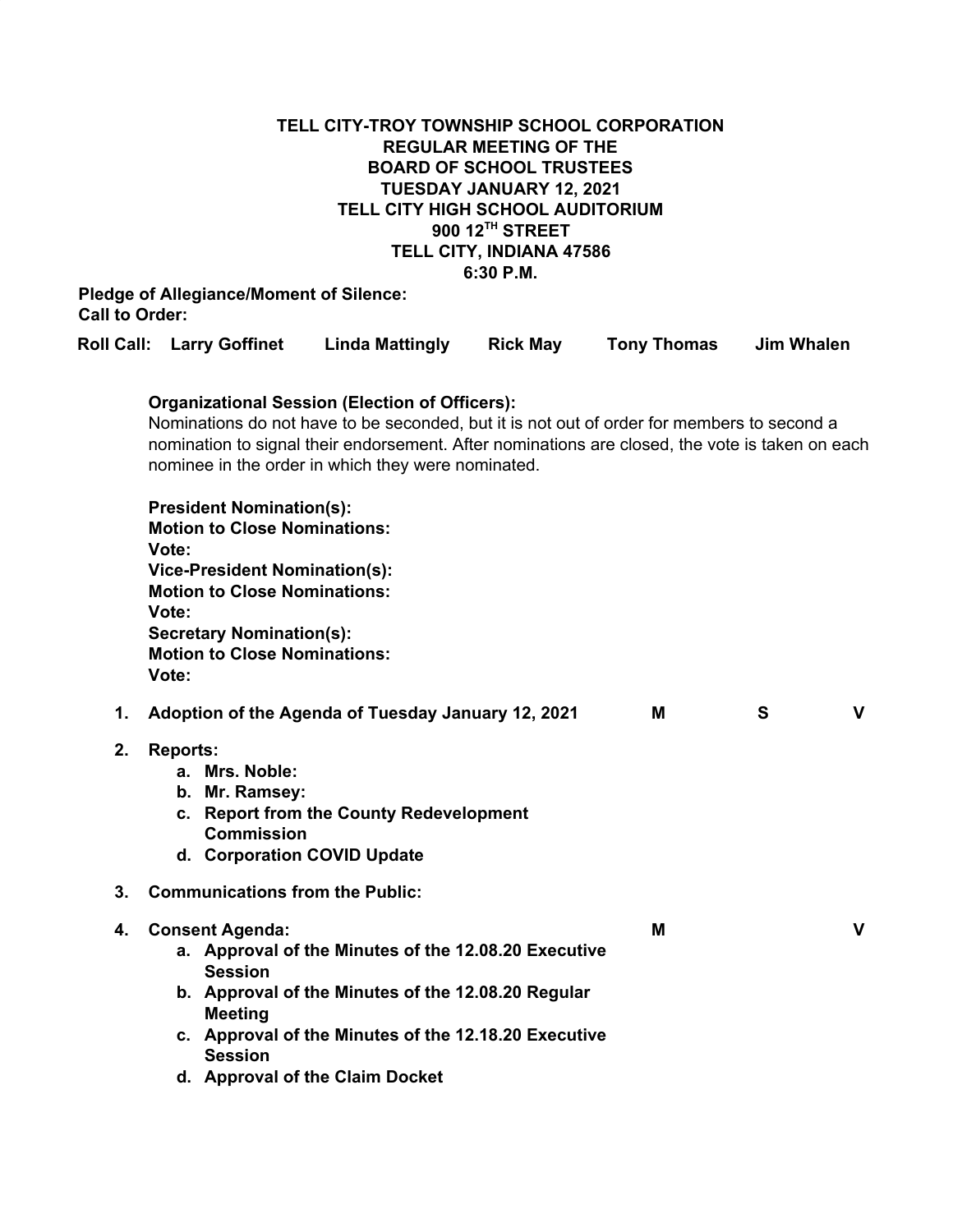- **e. Designate a day, place, and time for regular meetings which shall be held at least once every month.**
- **f. Designate those persons authorized to use the safe deposit box.**
- **g. Authorize the President of the Board to appoint individual Board members to any necessary committees or as representatives to various organizations.**
- **h. Appointment of Legal Counsel.**
- **i. Appoint a Board member as legislative liaison to the Indiana School Boards Association.**
- **j. Discuss the need for work sessions and set a schedule if needed.**
- **k. Appoint the School Corporation's Treasurer.**
- **l. Name the Superintendent as the Local Education Administrator Programs Director (LEA).**
- **m. Identification of the School Corporation's official newspaper.**
- **n. Appointment to the Library Board**
- **o. Termination, Resignation, Retirement**
- **5. Old Business:**
- **6. New Business:**

### **a. Appoint a member of the Board as a non-voting member of the County Redevelopment Commission**

IC 36-7-14-6.1

...(d) A nonvoting adviser appointed under this section:

(1) must also be a member of the school board of a school corporation that includes all or part of the territory served by the redevelopment commission;

(2) is not considered a member of the redevelopment commission for purposes of this chapter but is entitled to attend and participate in the proceedings of all meetings of the redevelopment commission;

(3) is not entitled to a salary, per diem, or reimbursement of expenses;

(4) serves for a term of two (2) years and until a successor is appointed; and

(5) serves at the pleasure of the entity that appointed the nonvoting adviser.

As added by Acts 1981, P.L.310, SEC.83. Amended by P.L.190-2005, SEC.7; P.L.146-2008, SEC.723.

Mr. Thomas was last appointed to this position, serving through 2020.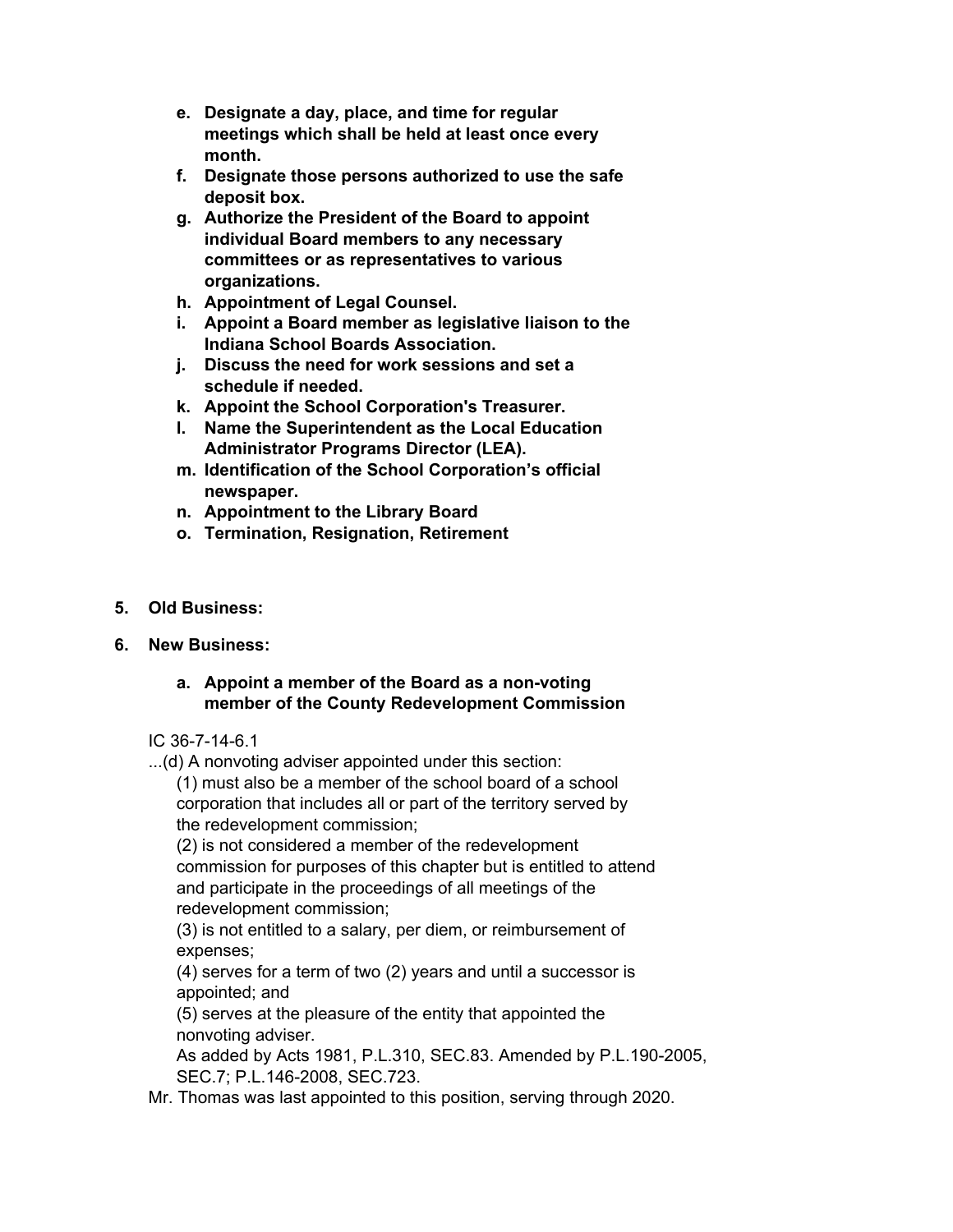### **b. Set School Board Member Compensation M S V**

The 2020 established board member compensation was \$1500.00/year. Below is the language concerning compensation.

#### 0144.1 Compensation

Board members are entitled to receive each year a basic compensation of \$XXXX per annum. Expenses of a Board member shall be reimbursed when incurred in the performance of his/her duties or in the performance of functions authorized by the Board and duly vouchered.

#### I.C. 20-5-3-6

The following guidelines have been established by the Board to ensure appropriate and proper reimbursement of expenses for Board members.

A. Expenses will be reimbursed only for activities authorized by the Board.

B. Reimbursement for mileage will not exceed the current rate established for Corporation employees.

C. When attending a Board-approved conference, all fees, parking, mileage, meals, and lodging may be reimbursed, if requested.

D. Purchase of any printed or other materials relating to Boardmanship will be reimbursed if pre-purchase approval is given by the Board. If such approval is not possible or feasible, a voucher must be submitted to the Board for approval.

E. When the Board attends a community or school-related event as a Board function, or if a Board member attends as the designated representative of the Board, any incurred expenses, including mileage, will be reimbursed by the Board. If a Board member attends such events as a private citizen, any incurred expenses are to be paid by the Board member.

F. No entertainment expenses or purchases of alcoholic beverages are reimbursable.

Sec. 7 . (a) Except as provided in IC 20-25-3-3 , the governing body of a school corporation by resolution has the power to pay each member of the governing body a reasonable amount for service as a member, not to exceed:

(1) two thousand dollars (\$2,000) per year; and

(2) a per diem not to exceed the rate approved for members of the board of school commissioners under IC 20-25-3-3(d) .

(b) If the members of the governing body are totally comprised of appointed members, the appointive authority under IC 20-23-4-28(e) shall approve the per diem rate allowable under subsection (a)(2) before the governing body may make the payments.

(c) To make a valid approval under subsection (b), the appointive authority must approve the per diem rate with the same endorsement required under IC 20-23-4-28(f) to make the appointment of the member.